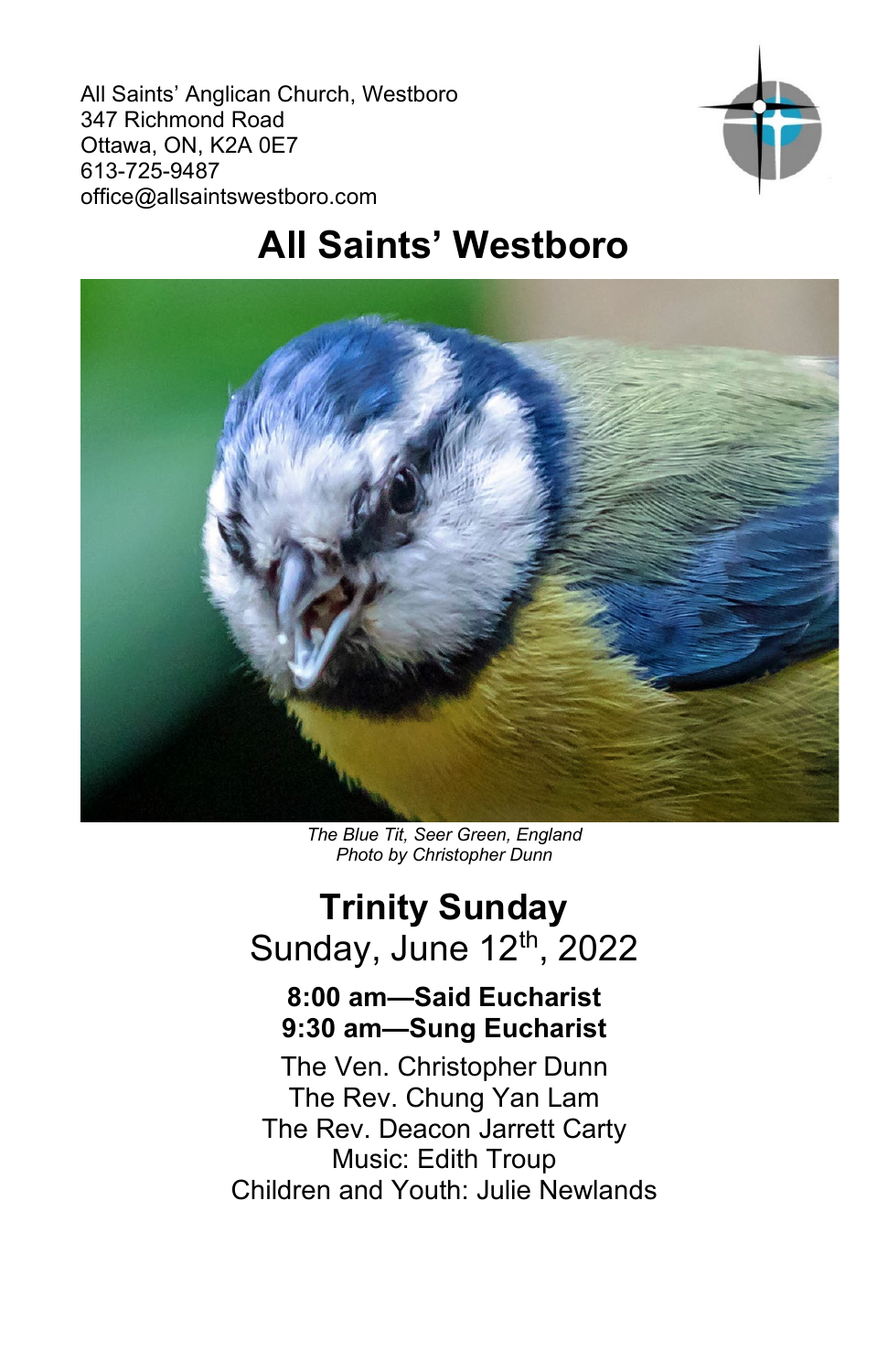*While the wearing of masks is no longer required, it is encouraged. Please Note: The 9:30 service is being broadcast on Zoom and recorded; if you attend in-person you may appear on camera and in the recording.*

- Officiant: Dear friends, we gather on the ancestral territory of the Anishnaabeg Algonquin people, the traditional stewards of the lands and waters on which we meet.
- **All: May we walk gently together on this land, seeking renewed relationship based on honour, respect, and peace.**

Opening Hymn: **Holy, Holy, Holy, Lord God Almighty #1**

**Holy, holy, holy, Lord God almighty! Early in the morning our song shall rise to thee; holy, holy, holy, merciful and mighty, God in three persons, blessèd Trinity!**

**Holy, holy, holy! All the saints adore thee, casting down their golden crowns**

**around the glassy sea;**

**cherubim and seraphim falling down before thee, which wert, and art, and evermore shalt be.**

**Holy, holy, holy! Though the darkness hide thee, though our sinful human gaze** 

**thy glory may not see, only thou art holy; there is none beside thee, perfect in power, in love, and purity.**

**Holy, holy, holy, Lord God almighty! All thy works shall praise thy name in earth and sky and sea; holy, holy, holy, merciful and mighty, God in three persons, blessèd Trinity!**

## **Children's Talk**

*(Please send the children to the front during the last verse of the Opening Hymn. The Children are invited to join the Church School following the talk.)*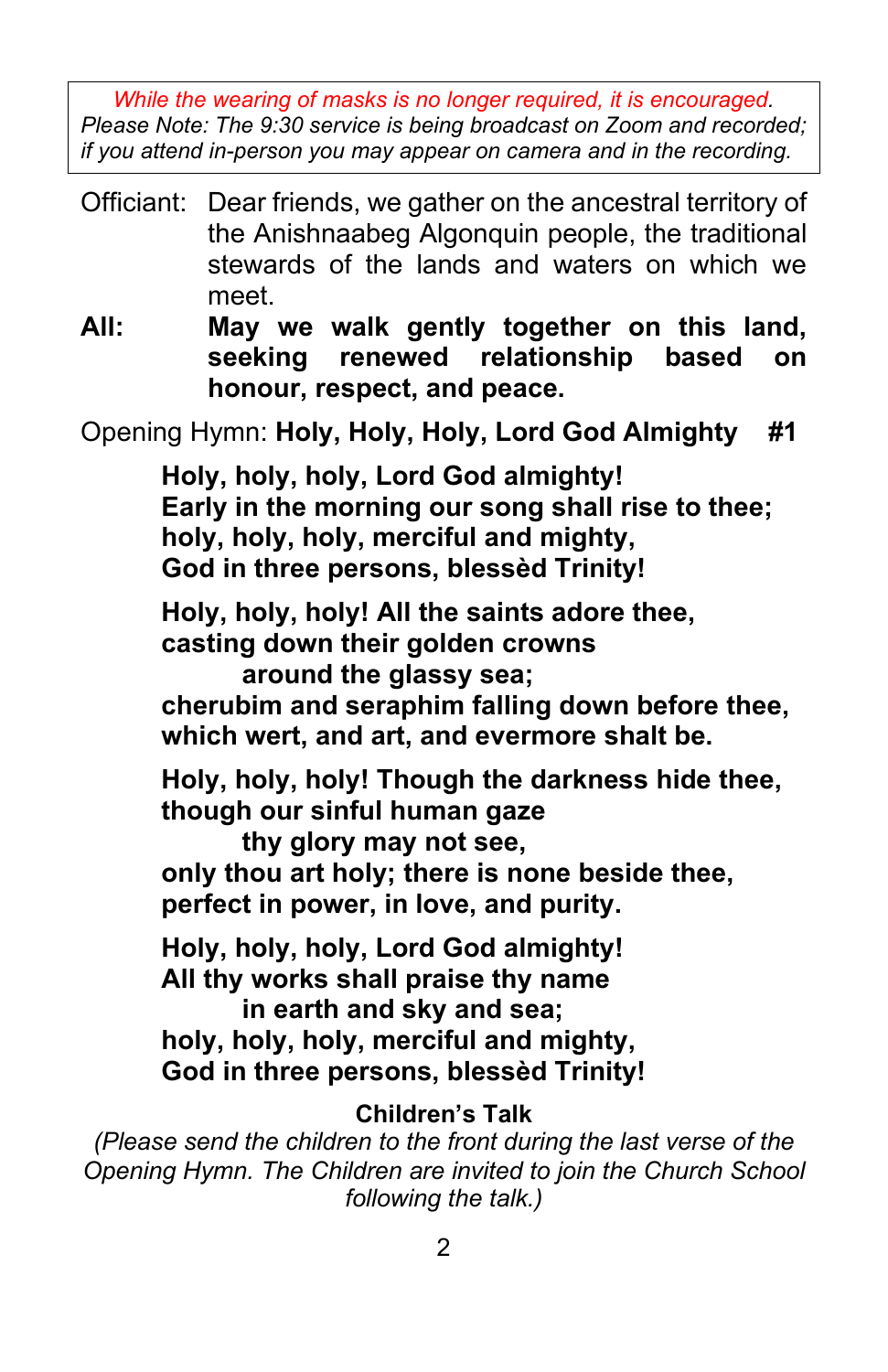Officiant: The grace of our Lord Jesus Christ, and the love of God, and the fellowship of the Holy Spirit, be with you all.

**All: And also with you.**

- Officiant: O Holy Trinity, One God in Three Persons,
- **All: we behold in the splendour of creation your majesty and our responsibility.**
- One: we behold in the face of Jesus Christ your divinity and our humanity.
- **All: we behold in the Spirit of truth your glory and our calling.**
- Officiant: Bound to you forever,

**All: we will ever praise your name!**

- Officiant: Almighty God,
- **All: to you all hearts are open, all desires known, and from you no secrets are hidden. Cleanse the thoughts of our hearts by the inspiration of your Holy Spirit, that we may perfectly love you, and worthily magnify your holy name; through Christ our Lord. Amen.**
- Officiant: Holy and undivided Trinity,
- **All: you are an eternal harmony of gift and response: through the uncreated Word and the Spirit of truth embrace us and all creation in your extravagant love; through the Wisdom of God, who raises her voice to call us to life. Amen.**

## **The First Reading is from Proverbs (8:1-4, 22-31)**

Does not wisdom call, and does not understanding raise her voice? On the heights, beside the way, at the crossroads she takes her stand; beside the gates in front of the town, at the entrance of the portals she cries out: "To you, O people, I call, and my cry is to all that live. The Lord created me at the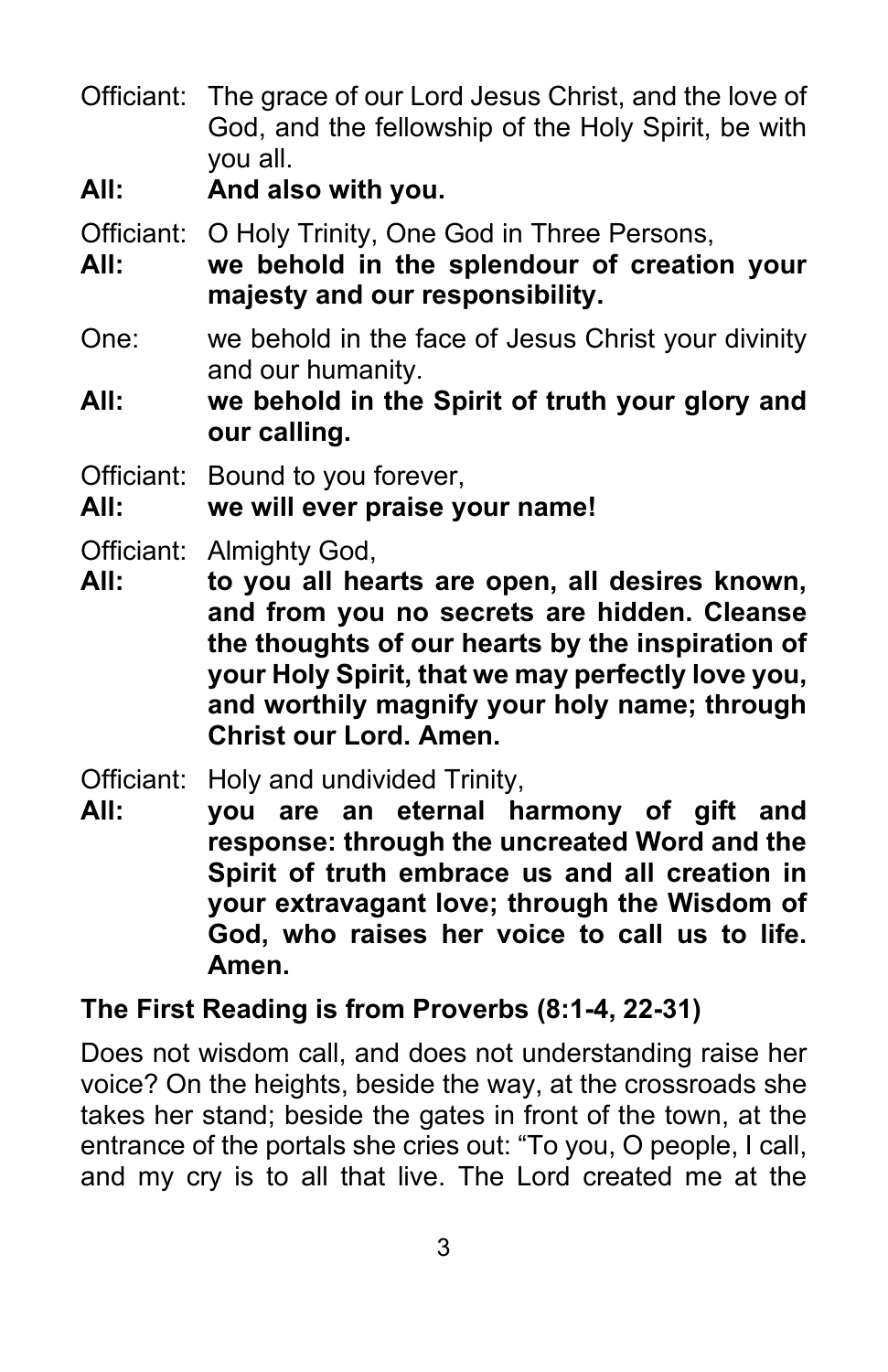beginning of his work, the first of his acts of long ago. Ages ago I was set up, at the first, before the beginning of the earth. When there were no depths I was brought forth, when there were no springs abounding with water. Before the mountains had been shaped, before the hills, I was brought forth—hen he had not yet made earth and fields, or the world's first bits of soil. When he established the heavens, I was there, when he drew a circle on the face of the deep, when he made firm the skies above, when he established the fountains of the deep, when he assigned to the sea its limit, so that the waters might not transgress his command, when he marked out the foundations of the earth, then I was beside him, like a master worker; and I was daily his delight, rejoicing before him always, rejoicing in his inhabited world and delighting in the human race."

Reader: Hear what the Spirit is saying to the church.

**All: Thanks be to God.**

Psalm 8: **Lord, Our Lord, Your Glorious Name (tune #370)**

**Lord, our Lord, your glorious name all your wondrous works proclaim; in the heav'ns with radiant signs evermore your glory shines.**

**Infant voices chant your praise, telling of your glorious ways; weakest means work out your will, mighty enemies to still.**

**Moon and stars in shining height nightly tell their Maker's might; when I view the heav'ns afar, then I know how small we are.**

**Who are we that we should share in your love and tender care raised to an exalted height, crowned with honour in your sight!**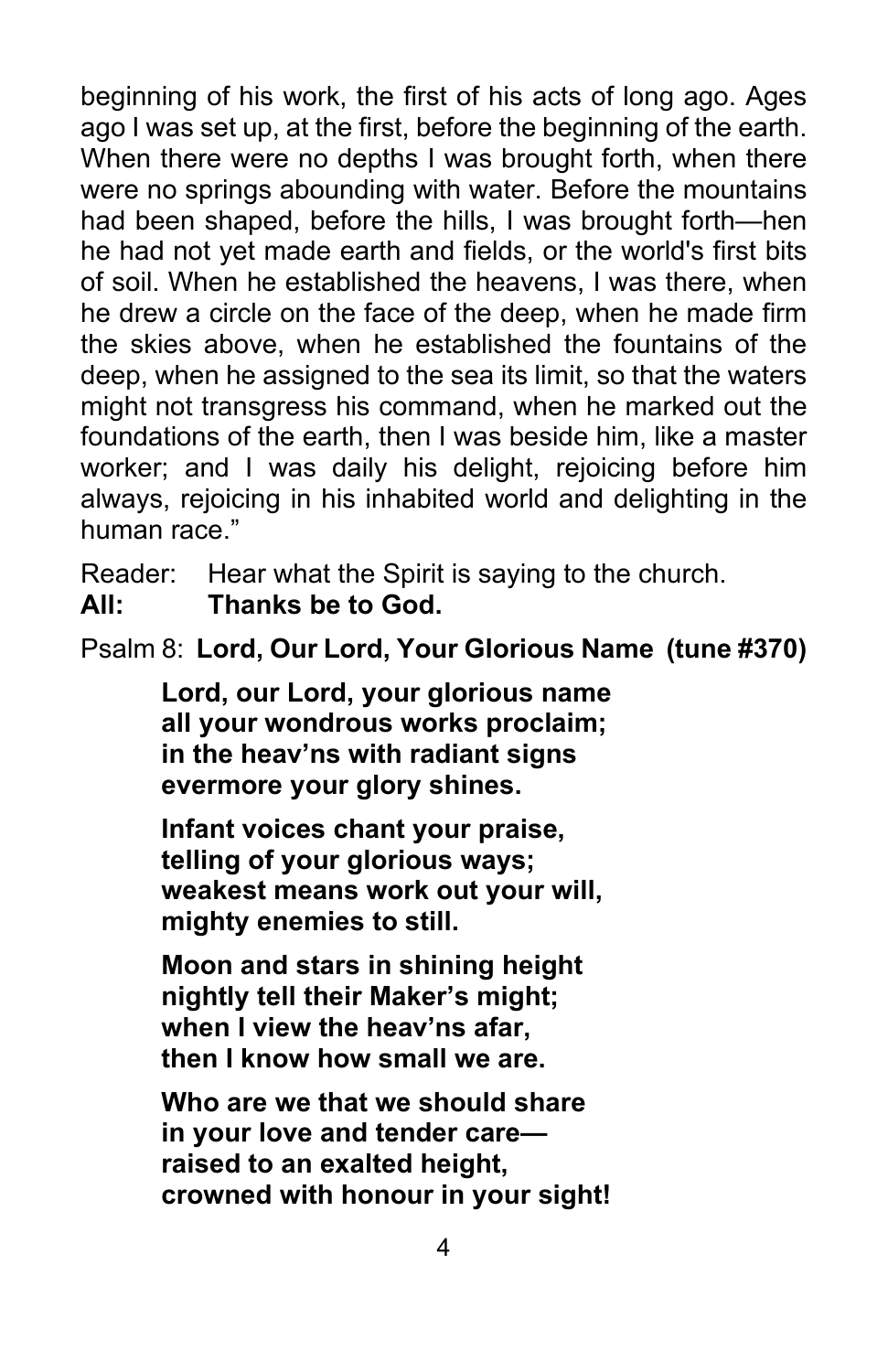**With dominion crowned, we stand o'er the creatures of your hand; all to us subjection yield, in the sea and air and field.**

**Lord, our Lord, your glorious name all your wondrous works proclaim; yours the name of matchless worth, excellent in all the earth.**

## **The Second Reading is from Romans (5:1-5)**

Therefore, since we are justified by faith, we have peace with God through our Lord Jesus Christ, through whom we have obtained access to this grace in which we stand; and we boast in our hope of sharing the glory of God. And not only that, but we also boast in our sufferings, knowing that suffering produces endurance, and endurance produces character, and character produces hope, and hope does not disappoint us, because God's love has been poured into our hearts through the Holy Spirit that has been given to us.

Reader: Hear what the Spirit is saying to the church. **All: Thanks be to God.**

Gradual Hymn: **Creator, Companion, Comforter (tune #3)**

**God of Creation Gentle life-giver Present at birth, and all through our days Author of sunrise Song in the night sky Here in this place, we offer our praise**

**Jesus, Companion teacher and healer friend of the grieving, suffering, the poor**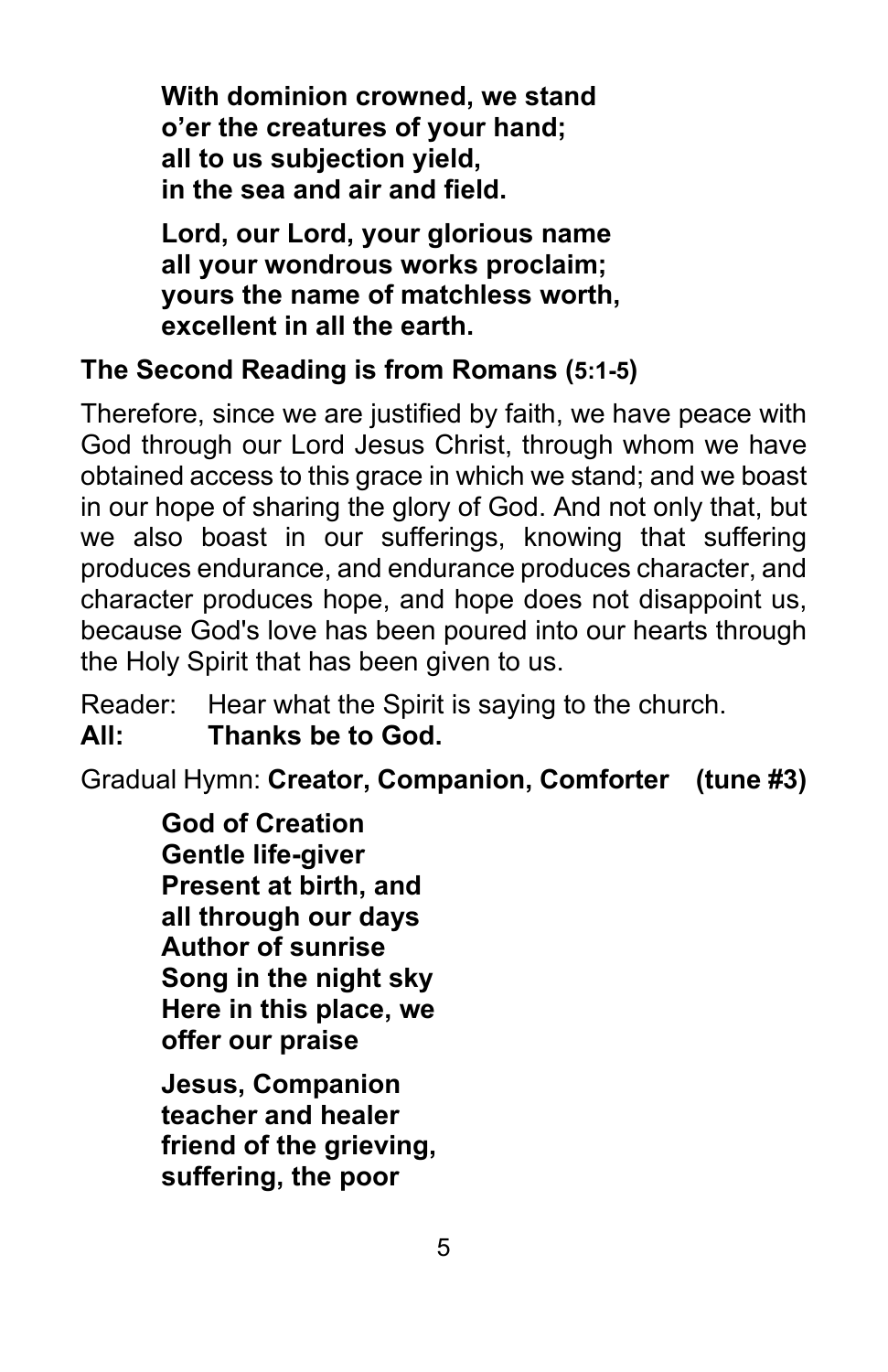**Stand with your people whisper among us promise of mercy goodness for all**

**Spirit of Comfort blow through Creation stir up new life, breathe peace through our world Healer of hearts, and hope for tomorrow weave all our sorrows into new dawn Here we give thanks for life in its fullness blessings received your gifts to us all Make us a people filled with compassion selflessly giving serving your world**

Reader: The Lord be with you.

**All: And also with you.**

Reader: The Holy Gospel of our Lord Jesus Christ according to John (16:12-15)

## **All: Glory to you, Lord Jesus Christ.**

Jesus said, "I still have many things to say to you, but you cannot bear them now. When the Spirit of truth comes, he will guide you into all the truth; for he will not speak on his own, but will speak whatever he hears, and he will declare to you the things that are to come. He will glorify me, because he will take what is mine and declare it to you. All that the Father has is mine. For this reason I said that he will take what is mine and declare it to you."

Reader: The Gospel of Christ.

**All: Praise to you, Lord Jesus Christ.**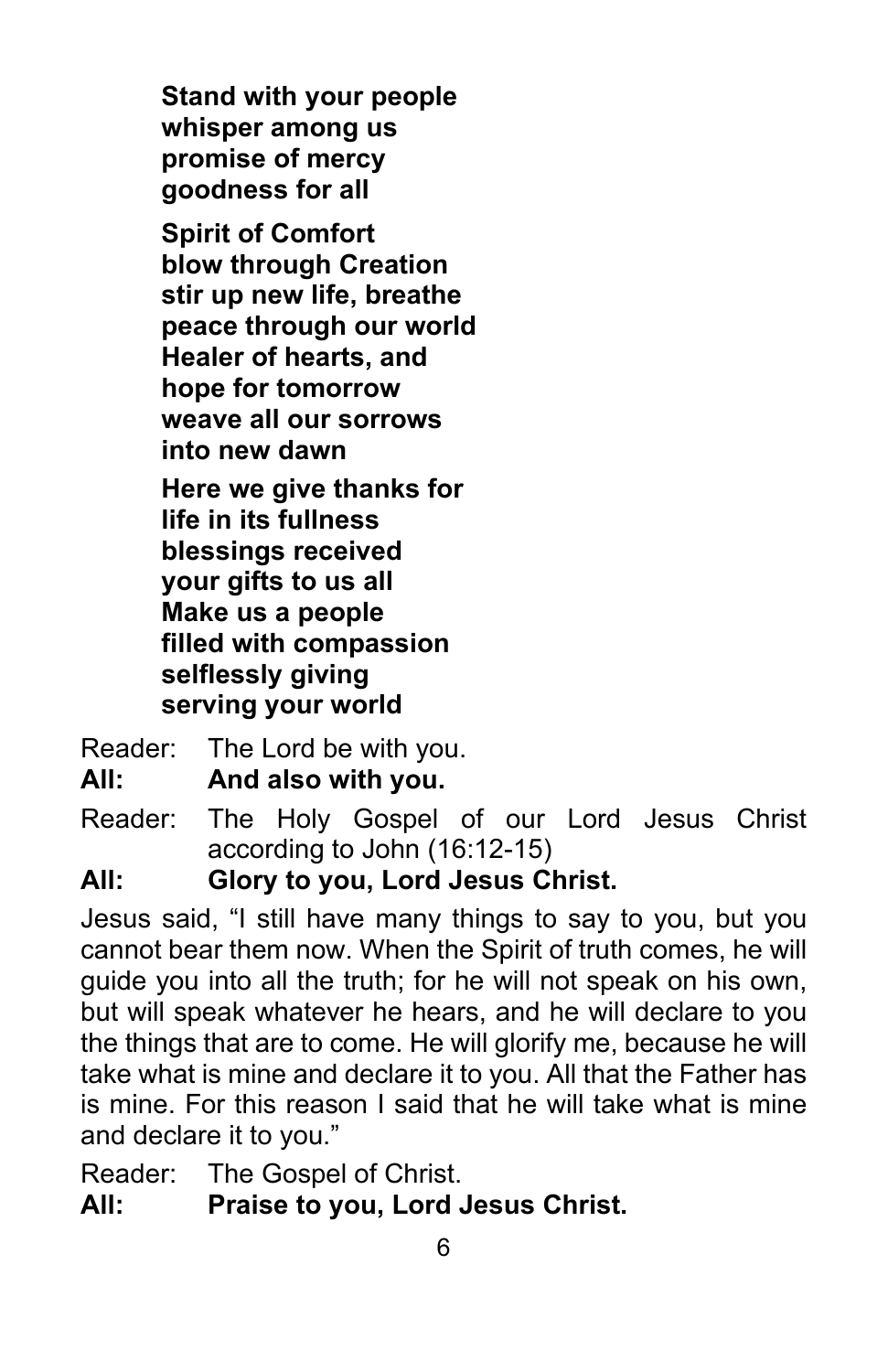**Homily** 

- Officiant: Let us make an affirmation of faith, as we say,
- **All: I believe in God, the Father almighty, creator of heaven and earth.**

**I believe in Jesus Christ, his only Son, our Lord. He was conceived by the power of the Holy Spirit and born of the Virgin Mary. He suffered under Pontius Pilate, was crucified, died, and was buried. He descended to the dead. On the third day he rose again. He ascended into heaven, and is seated at the right hand of the Father. He will come again to judge the living and the dead.** 

**I believe in the Holy Spirit, the holy catholic Church, the communion of saints, the forgiveness of sins, the resurrection of the body, and the life everlasting. Amen.**

Prayers of the People

One: Oh, most holy Trinity, we bless you for bringing us into communion with you. Lord God, you are more than we can know or name, yet we call on you again and again. Your steadfast love surrounds us all our days wherever we may be. We ask that you hear the prayers of your people for our world as we say together: "Lord in your mercy,

## **All: hear our prayer."**

One: We come before you in thanksgiving for all the gifts that you have given that delight us so much: for the beauty of this season, for the lives of those who bless us beyond their knowing, for this community of faith by which we are nurtured and challenged: for opportunities to serve you by serving others, for goals accomplished and for the gift of life granted yet again today. Lord in your mercy,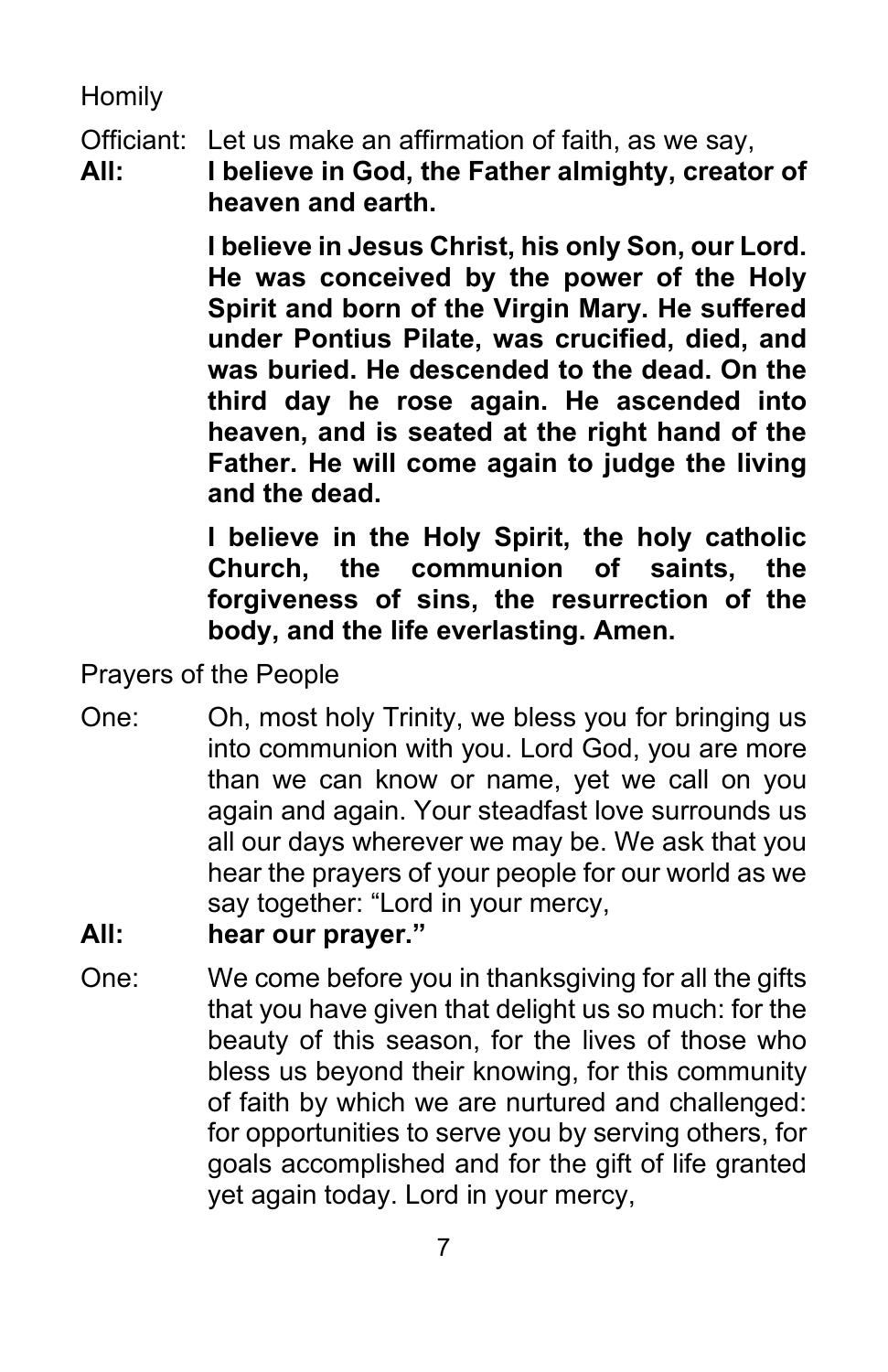## **All: hear our prayer.**

- One: We come before you humbly and hopeful in need. We pray for those who are suffering today because of illness in mind, body, or spirit. We pray for those grieving a loss; for those whose livelihood is precarious. Help us to find the will and the way towards the common good. We pray especially for those who have asked for our prayers:
- **All: Betty-Joan** (Hagerman); **Cheryl** (McTeer); **Michele** (Pollesel); **Randy** (Brown); **Charlie**  (Cuffari); **Barbara** (Hill); **Helen** (Miller); **Laura** (DesClouds); **Lois** (Frazier-Nagel); **Sue** (Wise); **Sarah** (Vedell); **Aneesa** (Yonan); **Shari** (Rathwell); **Viola** (Martin); **Anji** (Carter); **Valerie** (Corbin); **Brian** (Taylor); **Peter** (Frazier); **Michael** (Frazier); **Alana** (Andrews); **Kevin** (Andrews); **Thelma**  (Mills); **Sheila** (Howe); **Etienne** (Hainzelin)
- One: and for those we name silently or aloud. . . . Lord in your mercy,
- **All: hear our prayer.**
- One: We pray for our Church leaders and for all people of faith. In our Anglican communion, we pray for Linda, our Primate; Anne, our Metropolitan; Sidney, our Interim Indigenous Bishop; Shane, our Bishop; Chris, Chung Yan, and Jarrett, our clergy; and for all who hold leadership positions here at All Saints'. May the Spirit of Truth guide them as they lead all people to grow in the truth and wholeness promised by Christ. Lord in your mercy,
- **All: hear our prayer.**
- One: We pray for those who are suffering through war and violence, hatred, and prejudice particularly the people of Ukraine, Afghanistan, and in so many African countries. We pray for persons in our world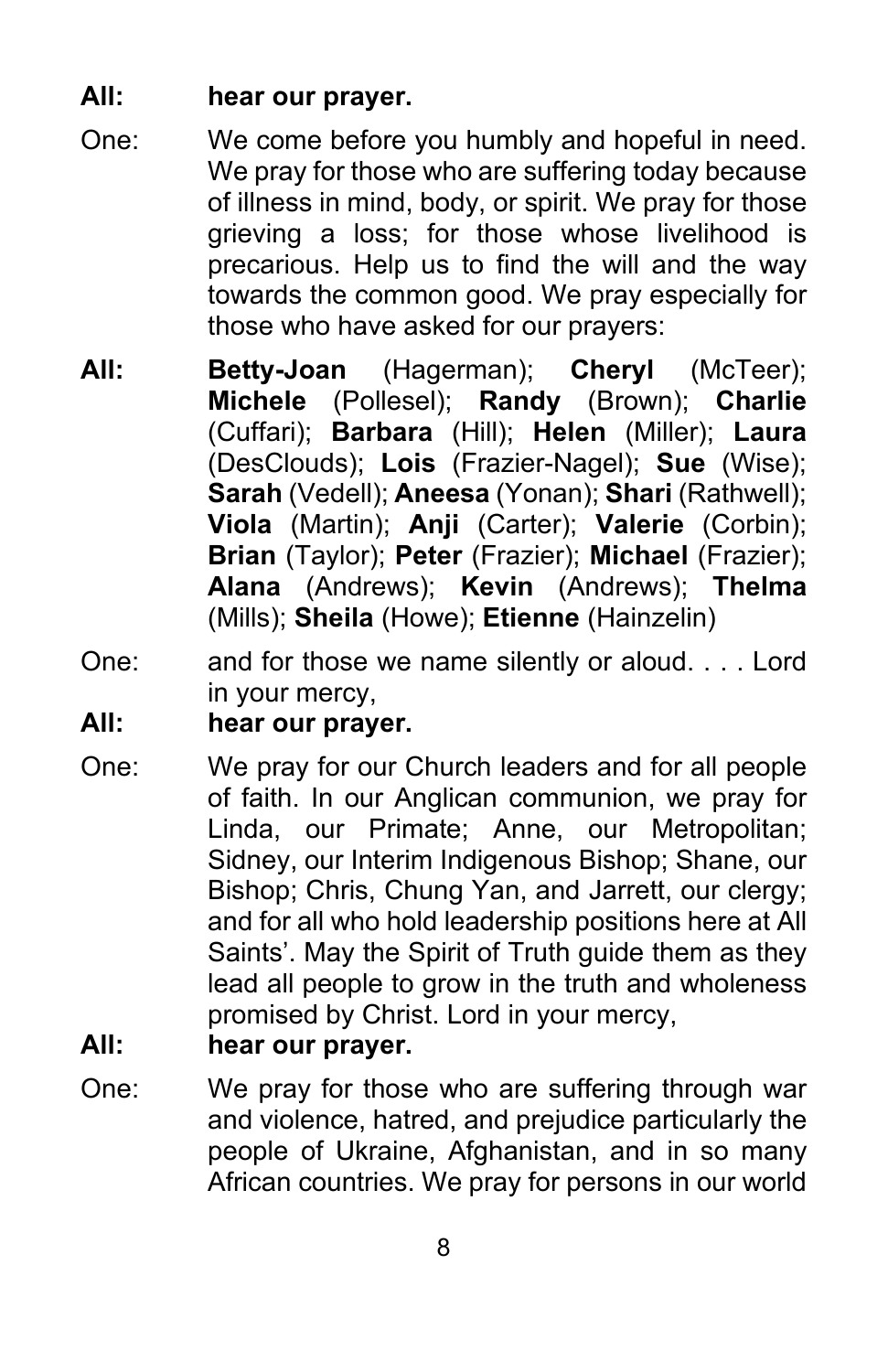whose basic human rights are denied. May the leaders of nations be guided in wisdom to uphold the dignity of each person, regardless of their faith, race, or status. Lord in your mercy,

## **All: hear our prayer.**

One: We remember those who have died, especially those we name silently or aloud . . . . Bless those who mourn their passing and give them peace in the days ahead. Lord in your mercy,

## **All: hear our prayer.**

One: Holy God, you continue to love us despite the harm that we do to our world and to each other. Help us to live in ways that restore true communion until we greet with joy the kingdom you are bringing. In Christ Jesus we pray

## **All: Amen**

Officiant: Dear friends in Christ, God is steadfast in love and infinite in mercy. God welcomes sinners and invites us to the table. Let us confess our sins, confident in God's forgiveness.

## *Silence is kept*

- Officiant: Most merciful God,
- **All: we confess that we have sinned against you in thought, word, and deed, by what we have done, and by what we have left undone. We have not loved you with our whole heart; we have not loved our neighbours as ourselves. We are truly sorry and we humbly repent. For the sake of your Son Jesus Christ, have mercy on us and forgive us, that we may delight in your will, and walk in your ways, to the glory of your name. Amen.**
- Officiant: Almighty God have mercy upon you, pardon and deliver you from all your sins, confirm and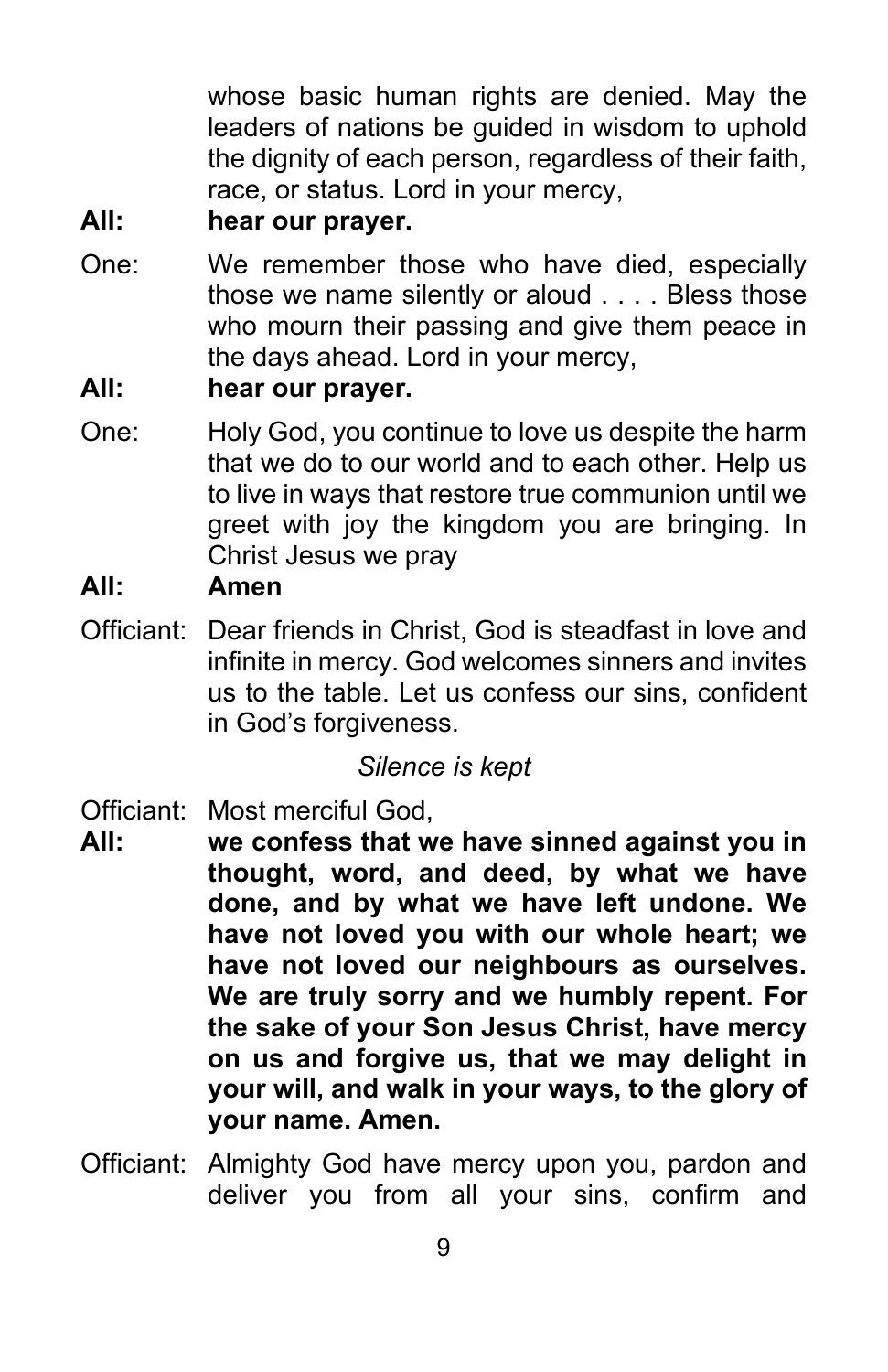strengthen you in all goodness, and keep you in eternal life; through Christ our Lord.

## **All: Amen.**

Officiant: The peace of the Lord be always with you. **All: And also with you.**

*When exchanging the Peace share a sign of peace with others around you by other means such as bowing or waving.*

Offertory Hymn: **Come, Holy Spirit, Come** *(Words by Michael Forster; tune CP#388)*

**Come, Holy Spirit, come! Inflame our souls with love, transforming every heart and home with wisdom from above.** 

**Let none of us despise** 

**the humble path Christ trod, but choose, to shame the worldly wise, the foolishness of God.**

**All-knowing Spirit, prove the poverty of pride, by knowledge of the Father's love in Jesus crucified. And grant us faith to know the glory of that sign, and in our very lives to show the marks of love divine.**

**Come with the gift to heal the wounds of guilt and fear, and to oppression's face** 

**reveal the kingdom drawing near.** 

**Where chaos longs to reign, descend, O holy Dove, and free us all to work again the miracles of love.**

**Spirit of truth, arise; inspire the prophet's voice:** 

**expose to scorn the tyrant's lies, and bid the poor rejoice. O Spirit, clear our sight, all prejudice remove,** 

**and help us to discern the right, and covet only love.**

**Give us the tongues to speak the word of love and grace to rich and poor, to strong and weak,** 

**in every time and place.** 

**Enable us to hear the words that others bring, interpreting with open ear the special song they sing.**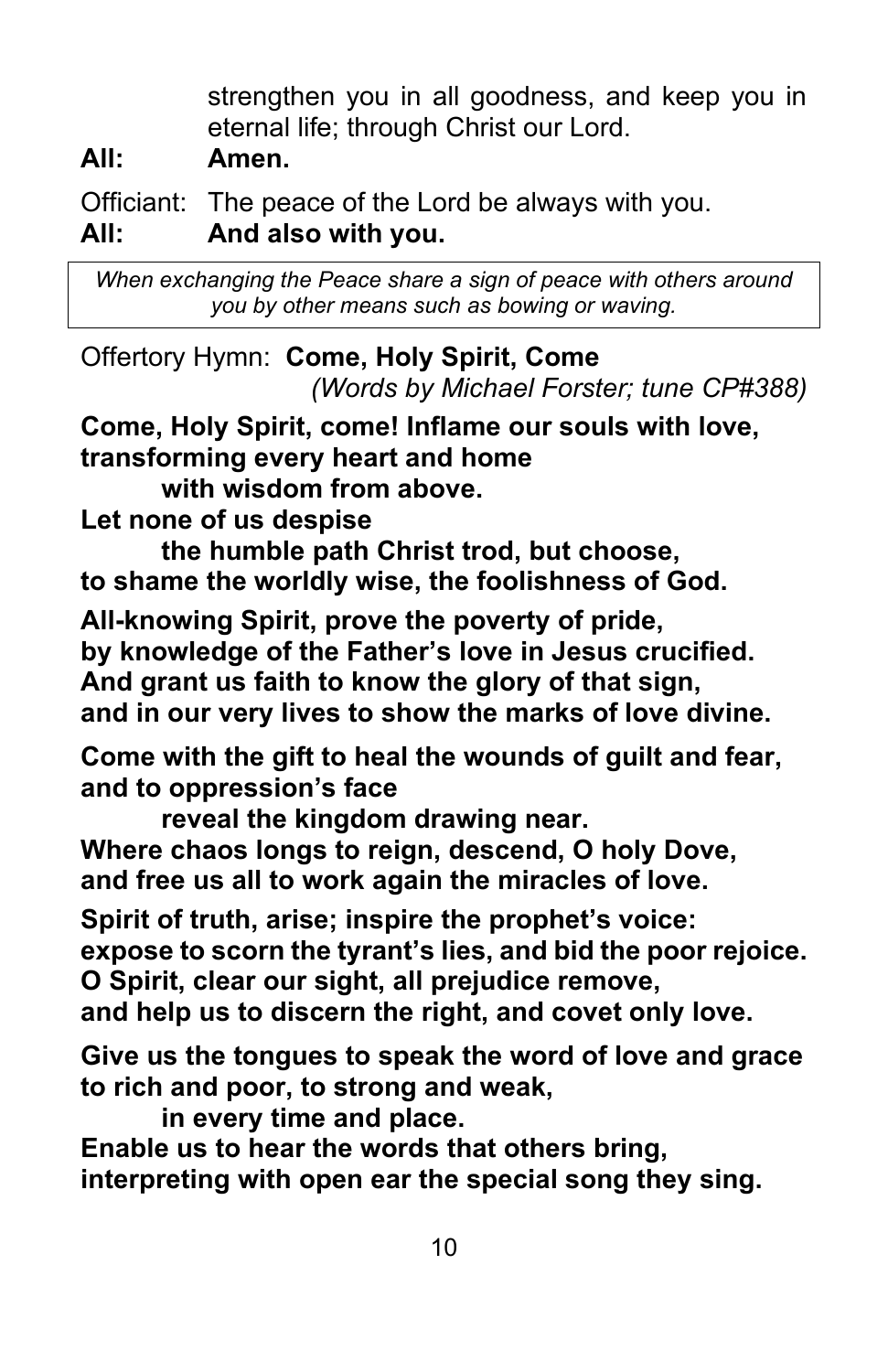**Come, Holy Spirit, dance within our hearts today, our earthbound spirits to entrance, our mortal fears allay. And teach us to desire all other things above, that self-consuming holy fire, the perfect gift of love.**

Officiant: Living God,

- **All: receive all we offer you this day. Grant that hearing your word and responding to your Spirit, we may share in your divine life. We ask this in the name of Jesus Christ the Lord. Amen.**
- Officiant: The Lord be with you.
- **All: And also with you.**
- Officiant: Lift up your hearts.
- **All: We lift them to the Lord.**
- Officiant: Let us give thanks to the Lord our God.
- **All: It is right to give our thanks and praise.**
- Officiant: Blessed are you, gracious God, creator of heaven and earth; we give you thanks and praise, because, in the mystery you disclose to us, you reveal your glory as the glory of your Son and the Holy Spirit: three persons equal in majesty, undivided in splendour, yet one Lord, one God, ever to be adored in your everlasting glory. Therefore with all the company of heaven we raise our voices to proclaim the glory of your name.
- **All: Holy, holy, holy Lord, God of power and might, heaven and earth are full of your glory.**
- **#719 Hosanna in the highest. Blessed is he who comes in the name of the Lord. Hosanna in the highest.**
- Officiant: We give thanks to you, Lord our God, for the goodness and love you have made known to us in creation; in calling Israel to be your people; in your Word spoken through the prophets; and above all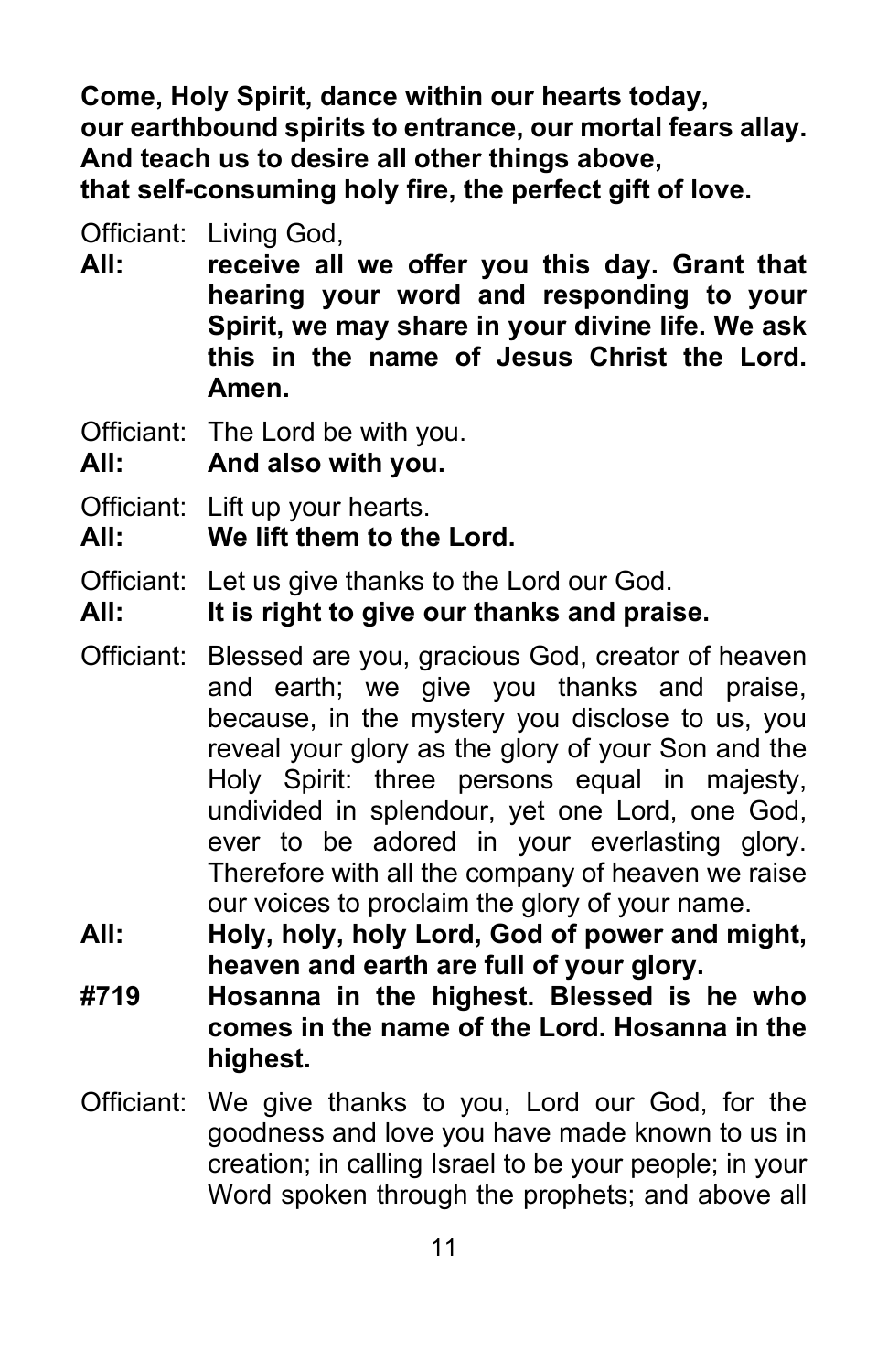in the Word made flesh, Jesus your Son. For in these last days you sent him to be incarnate from the Virgin Mary, to be the Saviour and Redeemer of the world. In him, you have delivered us from evil, and made us worthy to stand before you. In him, you have brought us out of error into truth, out of sin into righteousness, out of death into life. On the night he was handed over to suffering and death, a death he freely accepted, our Lord Jesus Christ took bread; and when he had given thanks to you, he broke it, and gave it to his disciples, and said, "Take, eat: this is my body which is given for you. Do this for the remembrance of me." After supper he took the cup of wine; and when he had given thanks, he gave it to them, and said, "Drink this, all of you: this is my blood of the new covenant, which is shed for you and for many for the forgiveness of sins. Whenever you drink it, do this for the remembrance of me." Therefore, according to his command,

- **All: we remember his death, we proclaim his resurrection, we await his coming in glory;**
- Officiant: and we offer our sacrifice of praise and thanksgiving to you, Lord of all; presenting to you, from your creation, this bread and this wine. We pray you, gracious God, to send your Holy Spirit upon these gifts, that they may be the sacrament of the body of Christ and his blood of the new covenant. Unite us to your Son in his sacrifice, that we, made acceptable in him, may be sanctified by the Holy Spirit. In the fullness of time, reconcile all things in Christ, and make them new, and bring us to that city of light where you dwell with all your sons and daughters; through Jesus Christ our Lord, the firstborn of all creation, the head of the Church, and the author of our salvation; by whom,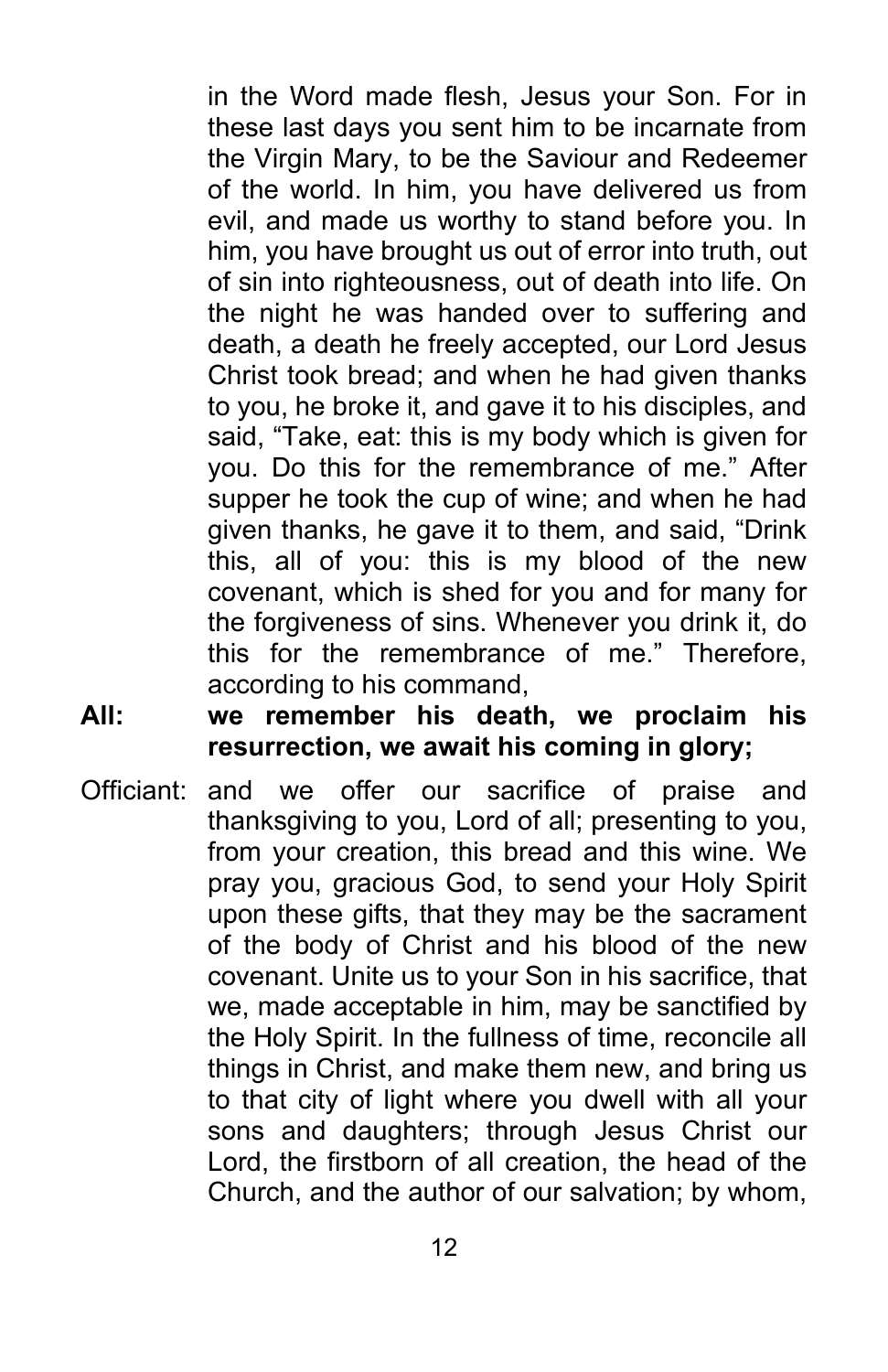and with whom, and in whom, in the unity of the Holy Spirit, all honour and glory are yours, almighty God, now and for ever.

- **All: Amen.**
- Officiant: And now, as our Saviour Christ has taught us, we sing,
- **All: Our Father in heaven, hallowed be your name. Your kingdom come, your will be done, on earth as in heaven. Give us today our daily bread. Forgive us our sins as we forgive those who sin against us. Save us from the time of trial, and deliver us from evil. For the kingdom, the power and the glory are yours now and for ever. Amen.**
- Officiant: "I am the bread which has come down from heaven," says the Lord.
- **All: Give us this bread for ever.**
- Officiant: "I am the vine, you are the branches."
- **All: May we dwell in him, as he lives in us.**

Officiant: The gifts of God for the people of God.

**All: Thanks be to God.**

*If you are unable to receive the wheat wafer, a rice wafer is available. While it is fully sufficient to receive in one kind, just the bread, the Common Cup is available for those who wish to receive. Please Note: Intinction is not allowed.*

## *Musical Interlude*

Officiant: Almighty and eternal God,

**All: may we who have received this eucharist worship you in all we do, and proclaim the glory of your majesty. We ask this in the name of Jesus Christ the Lord. Amen.**

Officiant: Glory to God,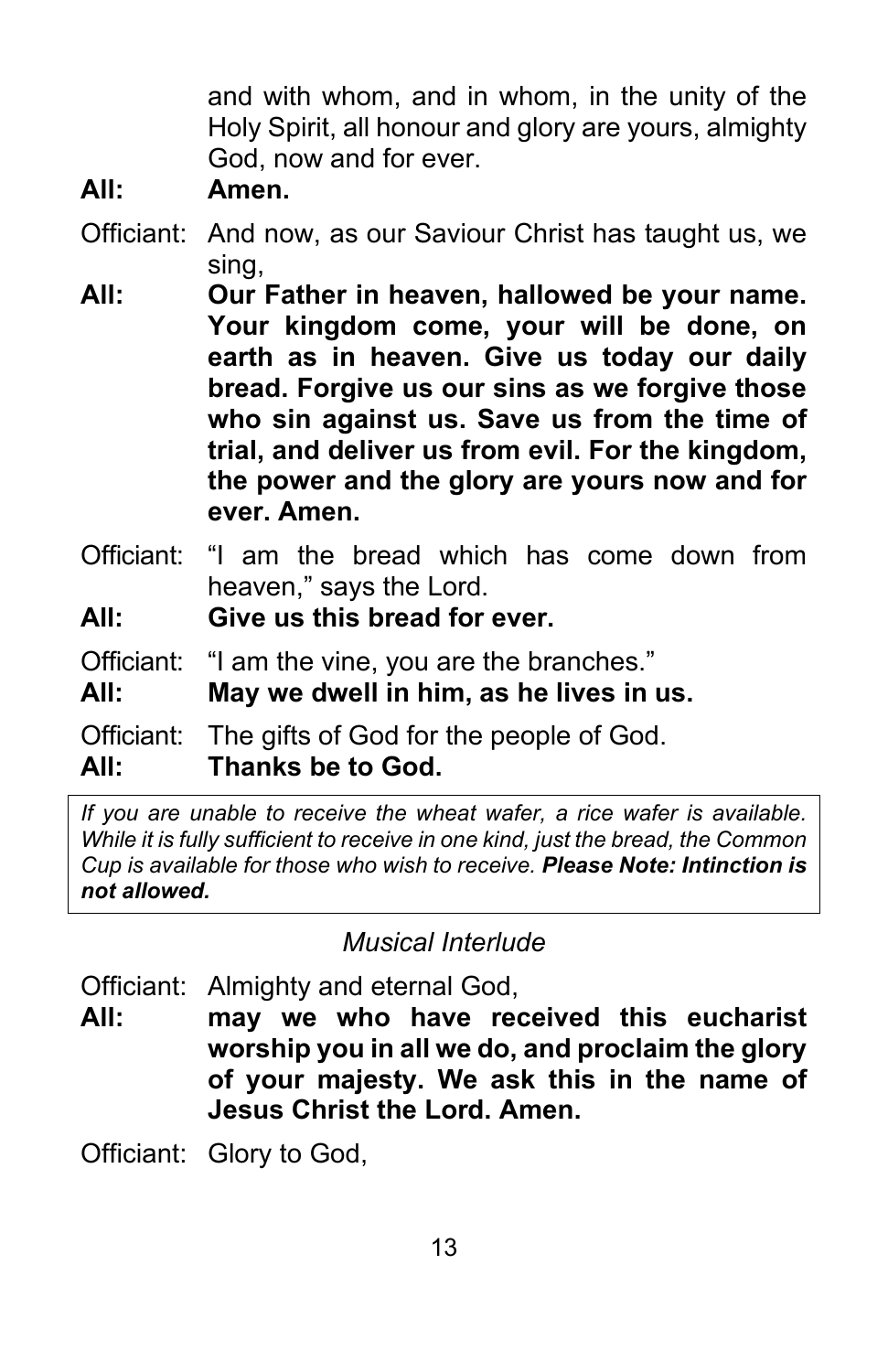**All: whose power, working in us, can do infinitely more than we can ask or imagine. Glory to God from generation to generation, in the Church and in Christ Jesus, for ever and ever. Amen.**

Officiant: Go out this day participating in the life of the triune God.

**All: We will honour mutuality, live in equality and justice, and celebrate the amazing diversity by which our communion is enriched.**

Officiant: And the blessing . . . .

*Announcements*

Closing Hymn: **How Great Thou Art #423**

**O Lord my God, when I in awesome wonder consider all the works thy hand hath made, I see the stars, I hear the mighty thunder, thy power throughout the universe displayed.**

*Refrain:*

*Then sings my soul, my Saviour God, to thee: how great thou art, how great thou art! Then sings my soul, my Saviour God, to thee: how great thou art, how great thou art!*

**When through the woods and forest glades I wander, I hear the birds sing sweetly in the trees; when I look down from lofty mountain grandeur and hear the brook and feel the gentle breeze;** *Refrain* **But when I think that God, his Son not sparing, sent him to die, I scarce can take it in, that on the cross, my burden gladly bearing, he bled and died to take away my sin;** *Refrain* **When Christ shall come, with shout of acclamation and claim his own, what joy shall fill my heart! Then I shall bow in humble adoration and there proclaim, "My God, how great thou art!"**  *Refrain*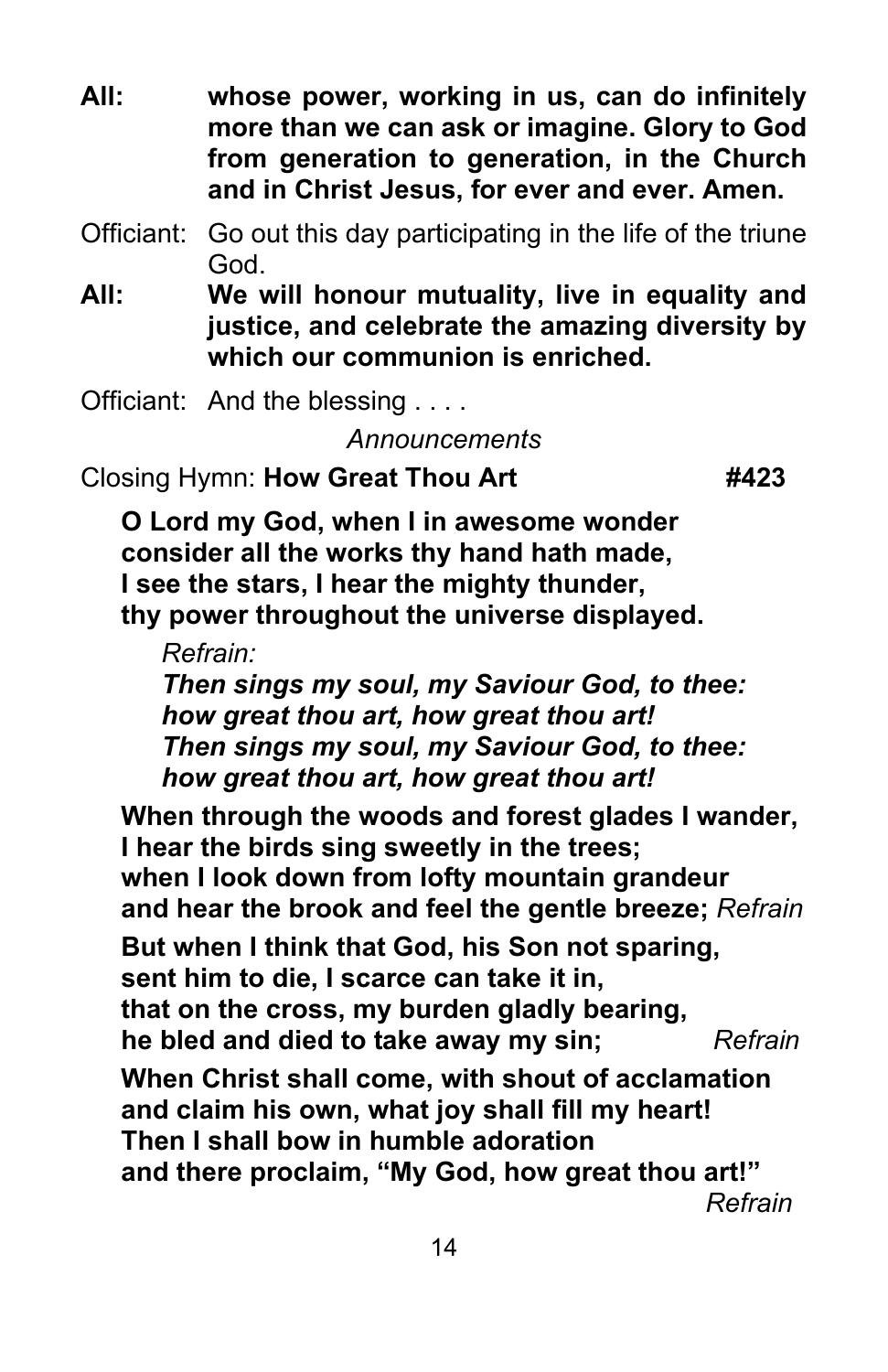DM: Go in peace to love and serve the Lord.

### **All: Thanks be to God.**

## *Musical Postlude Please join us following the 9:30 am service for refreshments in the Courtyard.*

**Readings for Next Sunday, June 19th, 2022** Isaiah 40:25-31; Psalm 19; Philippians 4:4-9; John 1:1-18

| Sharing in our liturgical ministry today at 8:00: |                                           |  |  |  |
|---------------------------------------------------|-------------------------------------------|--|--|--|
| Greeter:                                          | Ken McMillan                              |  |  |  |
| Reader:                                           | Sylvia Shortliffe                         |  |  |  |
| Server:                                           | John Merritt                              |  |  |  |
| Sharing in our liturgical ministry today at 9:30: |                                           |  |  |  |
| Greeters:                                         | Sharon and Larry Chop                     |  |  |  |
| Readers:                                          | Gary Santia and Karen Blackie             |  |  |  |
|                                                   | Intercessor: (prepared by) Susan Stewart; |  |  |  |
|                                                   | (read by) Marcie Taylor                   |  |  |  |
| Diac. Min.:                                       | Susan Garnham                             |  |  |  |
| Servers:                                          | Sera and Cormac                           |  |  |  |

Please pray this week for

- those ministering and worshipping in the Parish of Mattawa;
- our Community Ministries: Anglican Day Programs (Centre 454, St Luke's Table, and The Well/LaSource); Centre 105 (Cornwall); Cornerstone Housing for Women; Ottawa Pastoral Counselling Centre; and Refugee Ministry;
- those in our pastoral care: Jean Chaplin, John Larsen, Edna Sawatzky, and Norah Kettle; and
- Ottawa West Community Support, the Parkdale Food Centre, and for the Westboro Food Bank.

*Credits:* 

*Opening and closing prayers from Feasting on the Word Worship Companion, Liturgies from Year C, Volume 1, © 2012 Westminster John Knox Press Collect from Prayers for an Inclusive Church (2009) alt. Readings from the New Revised Standard Version of the Bible. Liturgical texts from The Book of Alternative Services All Saints Anglican Church Westboro's Church CCLI License Number is 11196799 All Saints Anglican Church Westboro's Church One License Number is A-728801*